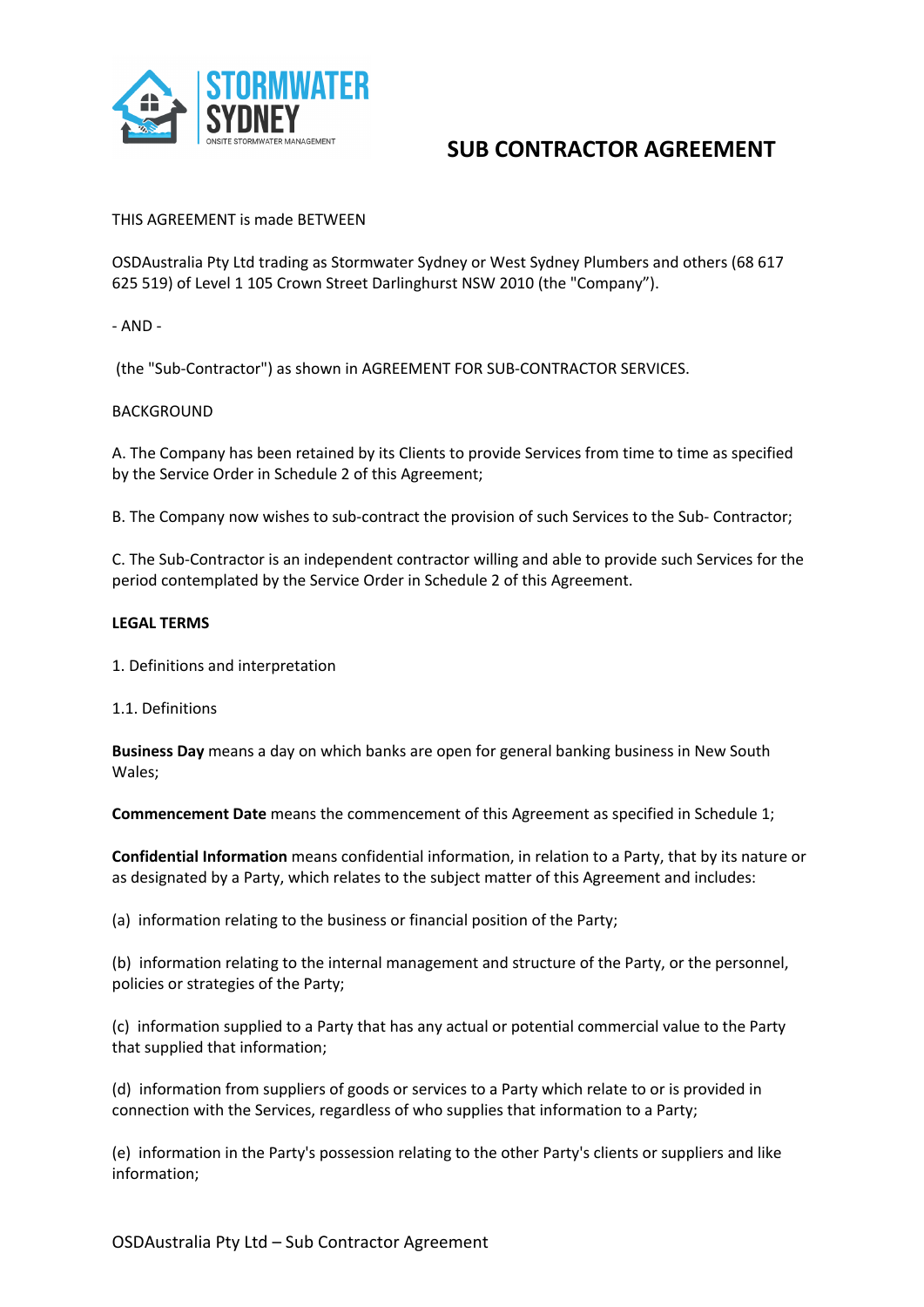

(f) information relating to the design, specifications and content or any portion of the Service, in object and source code form, and any related technology, ideas, algorithms or any trade secrets;

(g) information relating the terms upon which the Service is to be distributed and marketed pursuant to this Agreement, and

(h) in the case of the Company, any of the above information relating to Client and any Client details;

**Corporations Act** means the Corporations Act 2001 (Commonwealth);

Client means a person who contracts to be supplied with all or some of the Service, for itself or for its end-users as specified in the clause 'Service Ordering';

### **Defect** or **Defective** means:

(a) any fault, failure, degradation, deficiency, error or non-conformance of a Product or Service with the specification or other provision of this Agreement;

(b) the Product or Service does not function or perform in accordance with the specification or other provision of this Agreement, but excludes any minor non- performance or lack of functionality which does not affect the Company's delivery of the Service; or

(c) any partial performance or non-performance of a Product or Service;

### **Deliverable** means:

- (a) the deliverables specified in the Service Order; and
- (b) the outputs from the Services described in the Service Order in Schedule 2; and
- (c) all other material created by the Subcontractor as part of the Services;

**Force Majeure** means an act of God, war (declared or undeclared), blockade, disturbance, lightning, fire, earthquake, storm, flood, explosion, governmental or quasi governmental restraint, expropriation, prohibition, intervention, direction or embargo, which could not have been prevented by reasonable precautions, but does not include an Insolvency event;

**GST** means any goods and services tax imposed by the A New Tax System (Goods and Services Tax) Act 1999 as amended or replaced from time to time, and any associated legislation, e.g. any Act that imposes GST, and any regulations, to the extent they relate to any such legislation;

### A person is **Insolvent** if:

(a) it is (or states that it is) an insolvent under administration or insolvent (each as defined in the Corporations Act);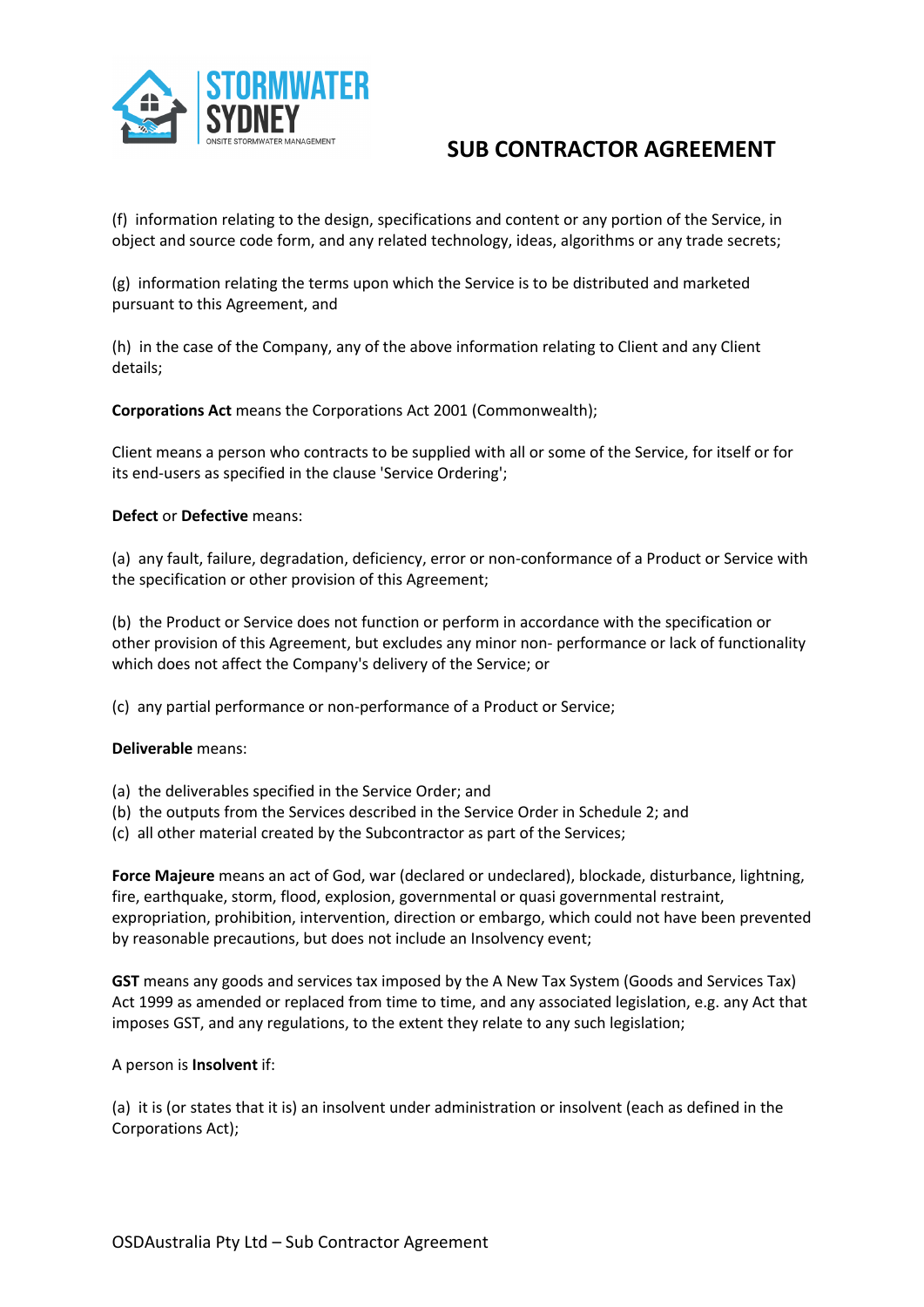

(b) it has had a Controller appointed, or is in liquidation, in provisional liquidation, under administration or wound up or has had a Receiver appointed to any part of its property;

(c) it is subject to any arrangement, assignment, moratorium or composition, protected from creditors under any statute or dissolved (in each case, other than to carry out a reconstruction or amalgamation while solvent on terms approved by the other Parties to this Agreement);

(d) an application or order has been made, resolution passed, proposal put forward, or any other action taken, in each case in connection with that person, which is preparatory to or could result in any of the above;

(e) it is taken (under section 459(F)(1) of the Corporations Act ) to have failed to comply with a statutory demand;

(f) it is the subject of an event described in section  $459(C)(2)(b)$  or section 585 of the Corporations Act (or it makes a statement from which another Party to this Agreement reasonably deduces it is so subject);

(g) it is otherwise unable to pay its debts when they fall due; or

(h) something having a substantially similar effect to any or all of the above happening in connection with that person under the law of any jurisdiction;

**Intellectual Property Rights** means all intellectual property rights including current and future registered and unregistered rights in respect of copyright, designs, circuit layouts, trademarks, trade secrets, know-how, confidential information, patents, invention and discoveries and all other intellectual property as defined in article 2 of the convention establishing the World Intellectual Property Organisation 1967 and "Intellectual Property" has a corresponding meaning;

**Service Order** has the meaning given in the ("Service Ordering") clause and as specified in Schedule 2 of this Agreement;

**Performance** means the completed performance of the Service by the Sub-Contractor, in satisfaction of the Sub-Contractor's obligations under the relevant Contract in respect of that Service as specified in the Service Order in Schedule 2, and Perform and Performed have corresponding meanings;

**Performance Date** means the date agreed between the Parties for the supply of the Services; or in respect of a Periodic Service Supply, the date specified in the Order as specified in the Service Order in Schedule 2;

**Personal Information** means information or an opinion (including information or an opinion forming part of a database), whether true or not, and whether recorded in a material form or not, about an individual whose identity is apparent or can reasonably be ascertained, from the information or opinion or about the affairs or personal particulars of a legal entity such as a company or business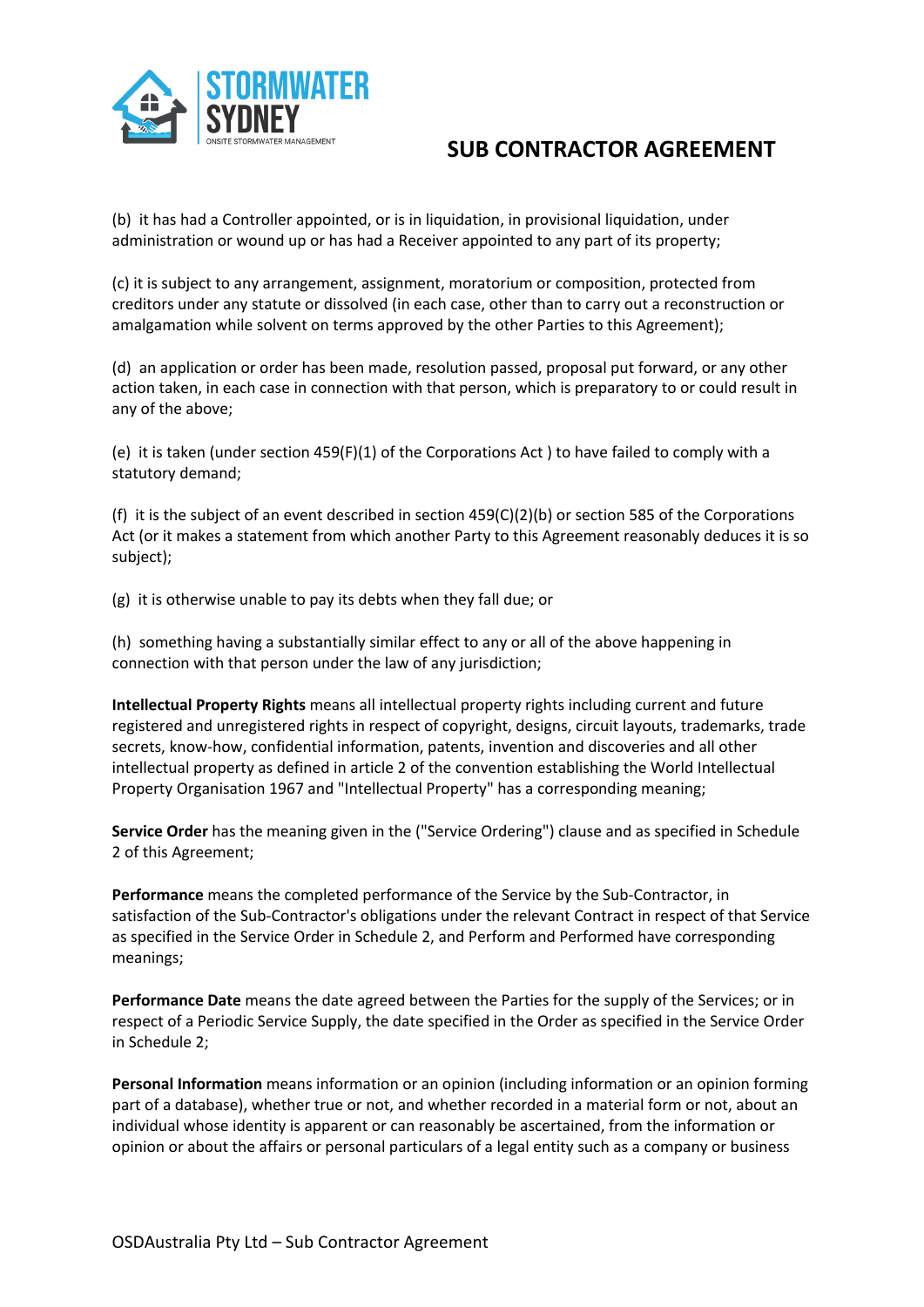

which is received or learnt by each Party from any source as a consequence of or in the performance of its rights and obligations under this Agreement;

**Price** means the price for the Performance of the Services by the Sub-Contractor in accordance with this Agreement, as set out in schedules 2;

**Privacy Act** means the Privacy Act 1988 (Cth);

### **Privacy Laws** means:

(a) the Privacy Act, the Telecommunications Act 1997 (Cth), and the Telecommunications (Interception and Access) Act 1979 (Cth); and

(b) any other legislation, principles, industry codes and policies relating to the collection, use, disclosure, storage or gaining of access rights to Personal Information, which the Company notifies the Sub-Contractor is a Privacy Law for the purposes of this Agreement;

**Service** means the service described in Schedule 1 or as updated and agreed from time to time in the Service Order in Schedule 2.

#### **1.2. Interpretations**

In this Agreement, headings are only for convenience and do not affect interpretation and, unless the context requires otherwise:

(a) a reference to a numbered Item is a reference to the information in that numbered Item in Schedule 1;

(b) words in the singular include the plural and the plural include the singular;

(c) words of one gender include any gender;

(d) an expression indicating a person includes an individual, a company, partnership, joint venture, association, corporation or other body corporate;

(e) a reference to a Party to this Agreement includes that Party's successors and permitted assigns;

(f) a reference to a clause, Party or Schedule, is a reference to a clause of, and a Party and Schedule to, this Agreement and a reference to this Agreement includes any Schedule or annexure;

(g) a reference to legislation includes any amendment to that legislation, any consolidation or replacement of it, and any subordinate legislation made under it;

(h) a reference to a document includes all amendments or supplements to, or replacements or novations of, that document;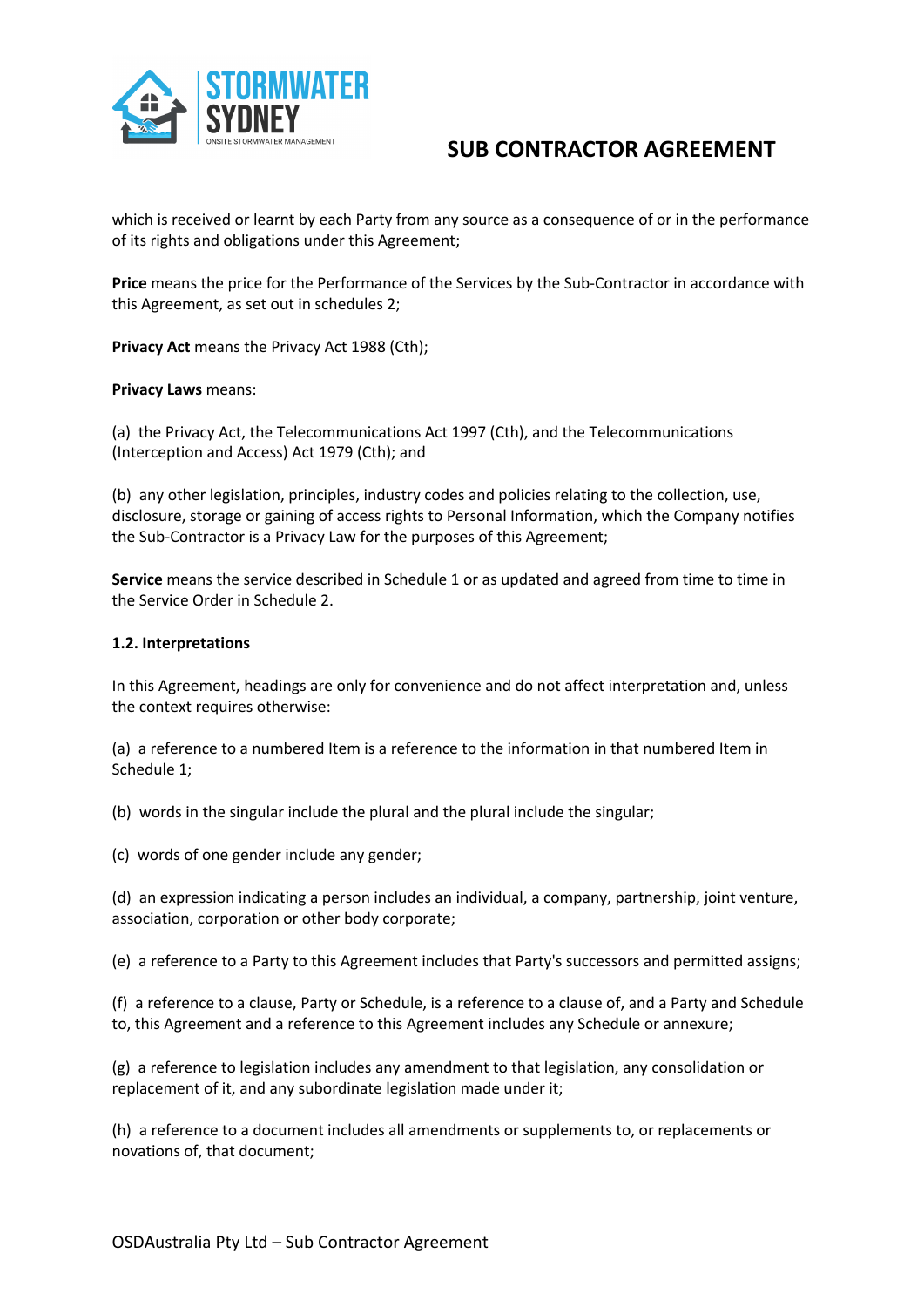

(i) no rule of construction applies to the disadvantage of a Party merely because that Party was responsible for the preparation of this Agreement or any part of it; and

(j) where the day on or by which something must be done is not a Business Day, that thing must be done on or by the next Business Day.

## **1.3. Inconsistency between documents comprising this Agreement**

Unless the contrary intention is expressed, if there is an inconsistency between any of one or more of:

(a) this document;

(b) a Schedule; and

(c) a document expressly incorporated by reference in this document or a Schedule, the order of precedence between them will be the order listed above.

## **2. Term of Agreement**

2.1. This Agreement takes effect from the Commencement Date and subject to clause 1.2 (Further Terms) and clause 12 (Termination), continues until the Expiry Date as specified in Schedule 1.

2.2. The Parties may mutually agree to extend this Agreement for the further term (if any) specified in Schedule 1 (Further Term), commencing on the Expiry Date or the expiry date of a previous Further Term (as applicable).

## **3. Services**

3.1. The Sub-Contractor will faithfully and diligently provide the Services to the Company in accordance with the terms and conditions of this Agreement.

3.2. The Sub-Contractor throughout the term of this Agreement, will provide the Services from time to time for each of the Clients of the Company during each service period as specified by the Service Order in Schedule 2 of this Agreement.

## **4. Fees**

4.1. In consideration of the Services provided by the Sub-Contractor, the Company shall pay the Sub-Contractor Fees as set out in Schedule 1 or as specified by each Service Order in Schedule 2 of this Agreement.

4.2. Prior to the acceptance of a Service Order the Sub-Contractor must provide a price quote for each Service Order as specified in Schedule 2, and once accepted by the Client the Fees cannot be revised.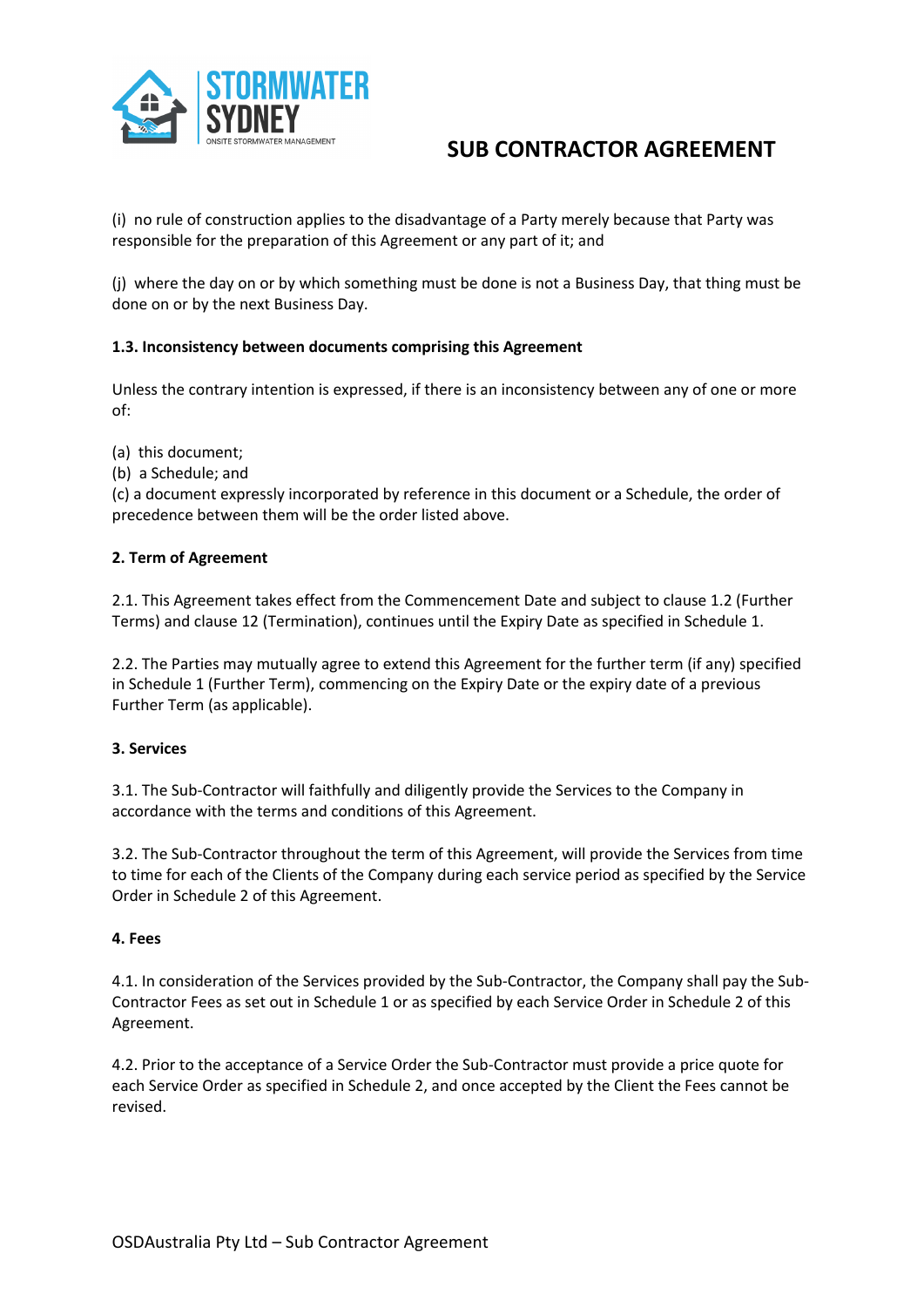

4.3. The Sub-Contractor acknowledges and accepts that if the Client decides not to proceed with the Services for whatever reason before the Sub-Contractor begins to provide the Services, no Fees will be due from the Company to the Sub-Contractor.

4.4. In the event that at any time after the Commencement Date, the Sub-Contractor is not able or willing for whatever reason to continue to provide the Services, the Company will not be required to pay to the Sub-Contractor any further Fees or other sums (whether by way of compensation or otherwise) beyond works already carried out.

## **5. Payment terms**

5.1. The Sub-Contractor will promptly submit invoices to the Company in respect of its Fees as set out in Schedule 1 or as specified under each Service Order in Schedule 2 of this Agreement. Invoices must detail the Sub-Contractor's company name, registration number, GST number, description of the Services provided and bank details.

5.2. The Sub-Contractor agrees that all its invoices submitted to the Company will be supported by completed activity reports signed by the Sub-Contractor.

5.3. The Company will pay a correctly rendered service invoice within 14 Business Days.

5.4. If the Company disputes in good faith an amount in a service invoice proposed by the Sub-Contractor, the Sub-Contractor must in writing within 30 days of the date of the Service invoice set out the reasons for its dispute and the amounts in dispute.

5.5. The Parties must use reasonable endeavours to promptly resolve any dispute notified under the dispute resolution clause.

### **6. Status and indemnification**

6.1. The Sub-Contractor warrants and represents to the Company that it is an independent contractor and, as such, bears sole responsibility for the payment of any tax and superannuation contributions which may be found due from it in relation to any payments or arrangements made under this Agreement in connection with the Services and further, the Sub-Contractor agrees to indemnify the Company (and to keep the Company indemnified) in respect of all and any tax and superannuation contributions which may be found due from the Company and any payments or arrangements made under this Agreement together with any interest, penalties or gross-up.

### **7. Non-solicitation**

7.1. The Sub-Contractor agrees that it will not (unless otherwise agreed in writing by the Company) accept any appointment or engagement with, or otherwise render any services to the Client or to any related entity of the Client at any time from the date of this Agreement and for a period of 6 Months following the termination of this Agreement.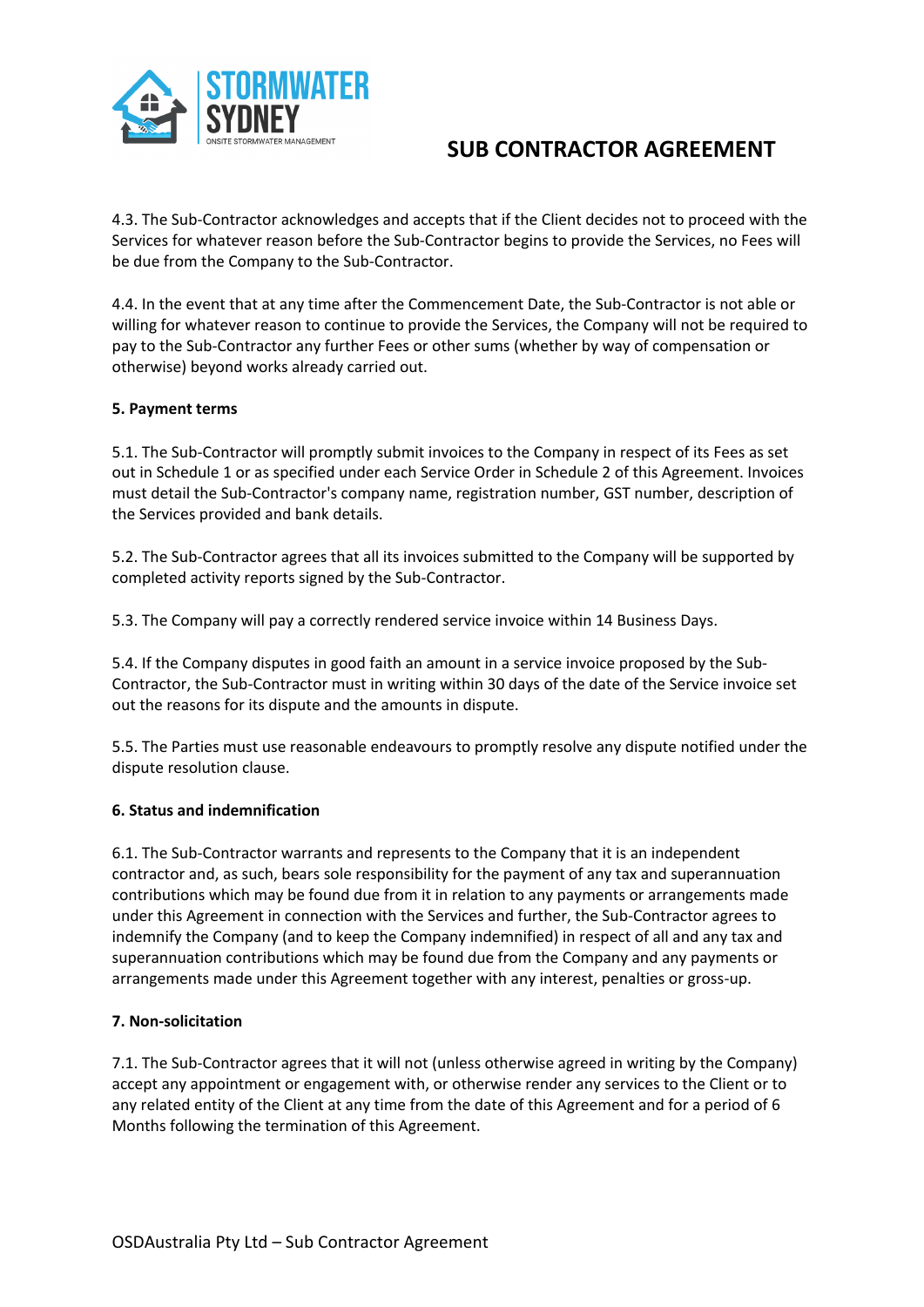

7.2. Likewise, the Sub-Contractor will take whatever steps are necessary in order to ensure that any of its personnel working in providing the Services to the Client will not (unless otherwise agreed in writing by the Company) accept any appointment or engagement with, or otherwise render any services to the Client or to any related entity of the Client at any time from the date of this Agreement and for a period of 6 months following the termination of this Agreement.

## **8. Obligations of Sub-Contractor**

8.1. The Sub-Contractor undertakes to use its best endeavours during the term of this Agreement to provide the Services to the Clients within the agreed timeframe.

8.2. The Sub-Contractor warrants that it is able to perform its obligations under this Agreement and each Services contemplated by the Service Order in Schedule 2.

8.3. The Sub-Contractor agrees on its own part and on behalf of its personnel and/or substitutes as follows:

(a) Not to engage in any conduct detrimental to the interests of the Company or the Client including any conduct tending to bring the Company or the Client into disrepute or which results in loss of custom or business for the Company or the Client;

(b) to take all reasonable steps to safeguard its own safety and the safety of any person or persons who be affected by its work in relation to the Services;

- (c) to furnish the Company with any progress reports as may be requested from time to time;
- (d) to comply with all requirements of GST Legislation and the Corporations Act 2001;
- (e) to notify the Company in writing in the event that:

(i) the Sub-Contractor passes a resolution or has an order made for its winding- up other than for the purpose of reconstruction or amalgamation; or

(ii) a receiver or administrative receiver is appointed over all or any of the property or assets of the Sub-Contractor; or

(iii) an application is made for the appointment of an administrator (as defined in the Insolvency Act 1986) of the Sub-Contractor;

(iv) to inform the Company, if the Sub-Contractor knows or suspects that the Client is in any form of financial difficulty (including, without limitation, that the Client is or may be unable to pay its debts).

### **9. Service Ordering**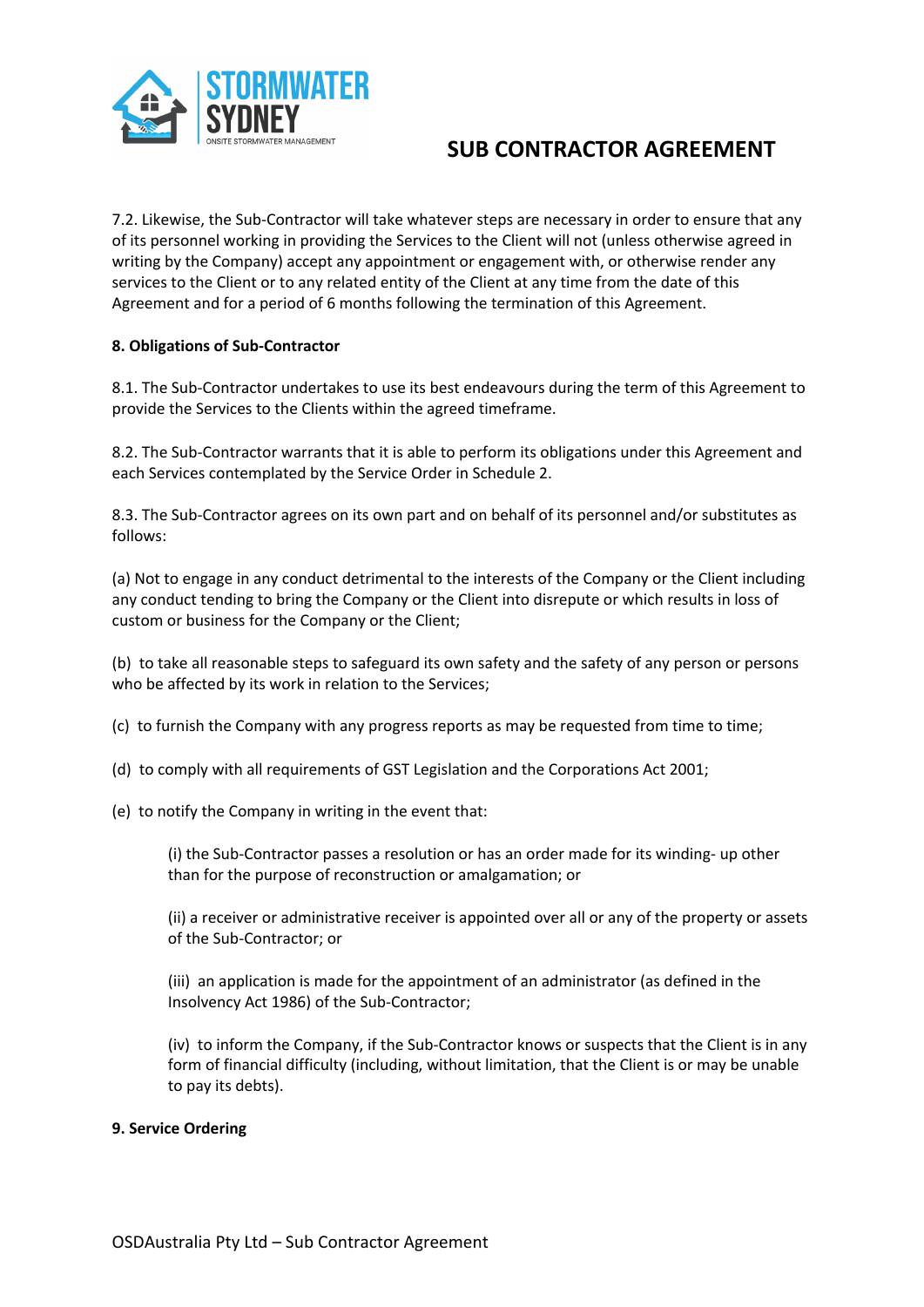

9.1. The Company will submit a Service Order as specified in Schedule 2 of this Agreement to the Sub-Contractor in respect of each request for the supply of the Services.

9.2. The Service Order must specify:

- (a) the person making the order;
- (b) a description of the Service (including, where relevant, an item number);
- (c) the Price of the Service;
- (d) the date for Delivery of the Performance of the Service, with regular reporting obligations;
- (e) the reference and order number of this Agreement; and

(f) any other information relevant for the performance and completion of the Service deemed appropriate by the Company.

9.3. The Sub-Contractor must perform the Service Order within the agreed timeframe.

9.4 This Service Order may be provided through our accounting system.

### **10. Reporting**

10.1. The Sub-Contractor will appoint a representative who will be the principal contact with the Company for any issues relating to the Services. The Sub-Contractor will use its best endeavours to ensure that this representative is appropriate for the duties expected of that person as contemplated by this Agreement.

10.2. The Sub-Contractor will provide to the Company on a monthly basis or on any other agreed time, information relating to the Services that is reasonably required by the Company:

- 1. (a) to enable The Company to monitor progress of the Service;
- 2. (b) to assist in complying with its regulatory obligations and its obligations to report on compliance with those obligations; and
- 3. (c) to provide updates to the Client.

### **11. Performance**

11.1. If the Sub-Contractor reasonably believes that the Service under this Agreement will not be Performed by the Performance Date for that Service, the Sub-Contractor must give the Company prompt Notice of that fact and extend the time for Performance of the Service to a later Performance Date.

### **12. Intellectual Property**

12.1. The Parties agree that other than as provided in this Agreement, nothing in this Agreement transfers ownership in, or otherwise grants any rights in, any Intellectual Property Rights of a Party.

12.2. If either Party provides any material to the other Party that contains any Intellectual Property Rights which were developed independently of this Agreement by the first Party ("Pre-Existing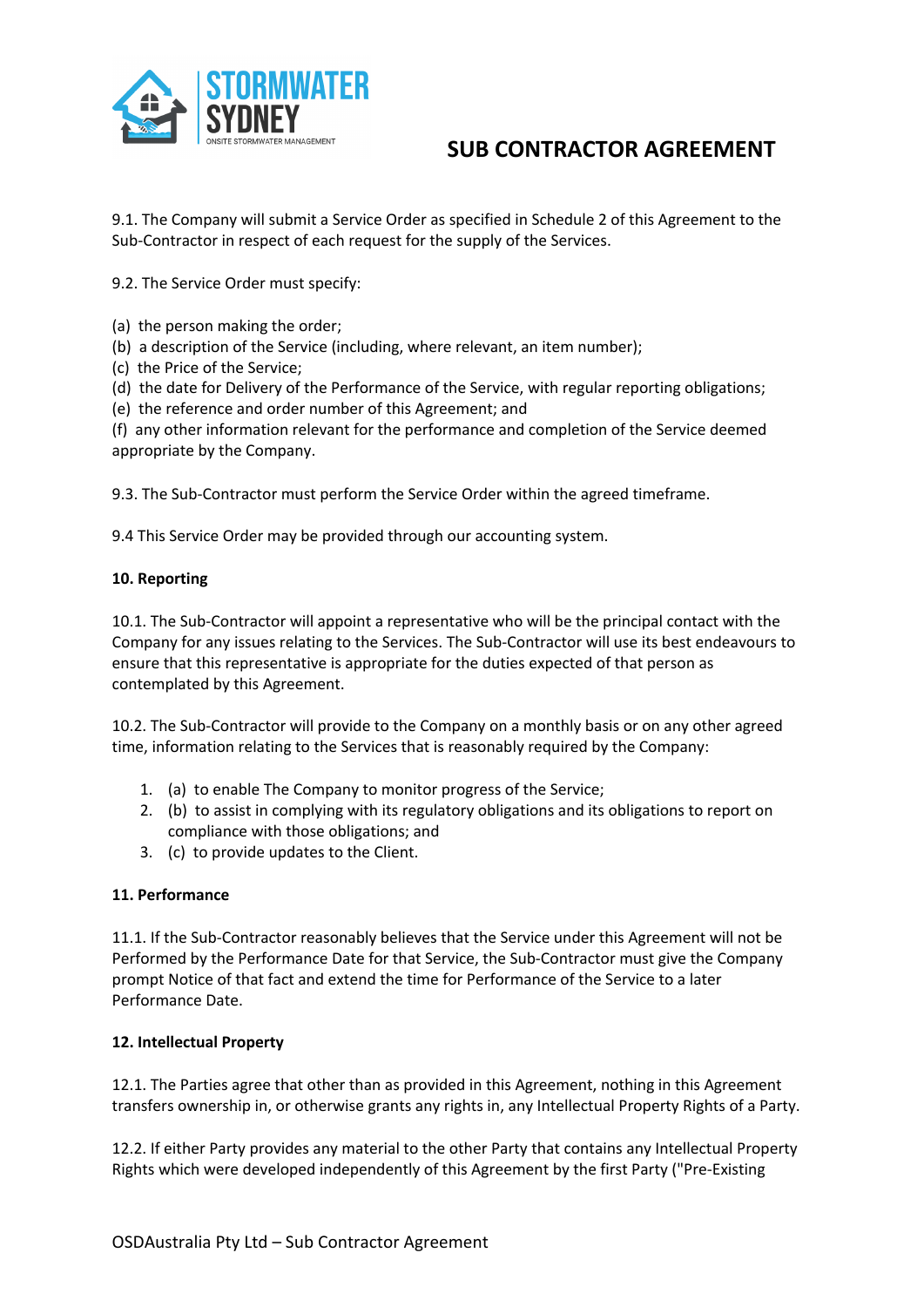

Material"), then the first Party grants to the other Party a non-transferable, non-exclusive, royaltyfree licence to use, reproduce, copy, add to, modify and communicate the Pre-Existing Material solely for the purpose of:

(a) in the case of the Sub-Contractor, meeting its obligations to the Company under this Agreement; and

(b) in the case of the Company, using the Deliverables and Services for any purpose or permitting any other person to use the Pre-Existing Material for such purposes.

12.3. Notwithstanding any other provision of this Agreement, if any material (excluding Deliverables licensed to the Company under this Agreement) is created by Sub- Contractor which contains or was created using any the Company Intellectual Property ("Created Material"), then upon its creation, Sub-Contractor:

(a) assigns all of the Intellectual Property Rights in the Created Material to the Company and will obtain any Moral Rights waivers and consents necessary. This assignment operates as an assignment of future Intellectual Property Rights to the extent that the Created Material is not in existence at the date of this Agreement; and

(b) will deliver any or all of the Created Material to the Company and delete all copies in the Sub-Contractor's possession or control.

12.4. The Parties acknowledge and agree that the Intellectual Property Rights in the Deliverables will be assigned to the Company.

12.5. The Sub-Contractor assigns to the Company all rights, title and interest (including all Intellectual Property Rights) in the Deliverables (together, the "Assigned Material"). This assignment operates as an assignment of future Intellectual Property Rights to the extent that the Assigned Materials are not in existence at the date of this Agreement.

12.6. For the avoidance of doubt the ownership of all materials developed in providing the Services vests with the Company absolutely.

12.7. The Sub-Contractor accepts that any attempt to copy or reverse-engineer the Company's Intellectual Property by its personnel, and/or substitutes and/or sub- contractors will entitle the Company to apply for an injunction and seek damages at the Supreme Court of New South Wales at the Sub-Contractor's expense, including damages for consequential loss.

## **13. Termination**

13.1. Either Party may terminate this Agreement on giving 7 days written notice to the other Party of its intention to terminate if the other Party:

(a) has failed to comply with any of its obligations under this Agreement and fails to comply before expiry of the 7 day notice period;

(b) becomes unable and or unwilling to perform any or all of its obligations and take all actions contemplated under this Agreement.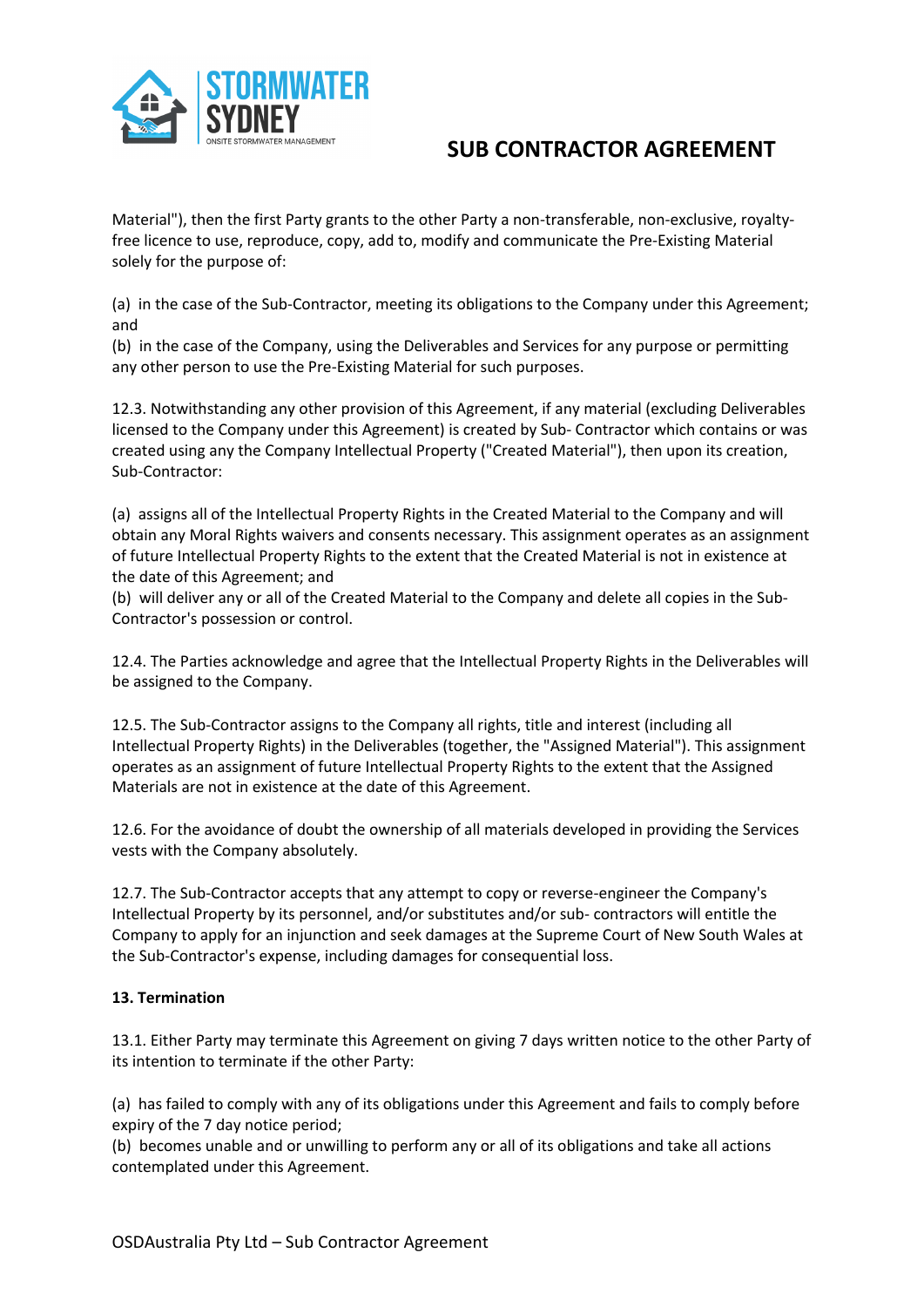

13.2. Either Party may terminate this Agreement by written notice to the other Party with immediate effect if the other Party is Insolvent.

13.3. Invoices for Services rendered prior to effective date of termination will be honoured, but the Company will have no further liability to the Sub-Contractor.

13.4. Termination of this Agreement does not affect the Company's obligation to supply the Services to Customers nor its rights to terminate or amend its services pursuant to Agreements with those Customers.

### **14. Limited warranties and disclaimers**

14.1. The Sub-Contractor warrants that its Services will be performed in a professional and workmanlike manner consistent with generally accepted industry standards. This warranty shall be valid for ninety (90) days from performance of the relevant Service or up to any other agreed time specified in the Service Order in Schedule 2. Specific results from the provision of such Services will need to be assured or guaranteed by the Sub- Contractor.

14.2. To the maximum extent permitted by law, the warranty above is exclusive and in lieu of any conditions or warranties of any kind, whether express or implied, statutory or otherwise, with respect to this Agreement, or any Services provided by the Sub- Contractor to the Company, including, without limitation, any implied warranties of satisfactory quality and fitness for a particular purpose. In particular, the Sub-Contractor warrants that the services will meet the company's and the client's requirements, that the operation of the service will be uninterrupted or error-free or that all service defects or errors will be corrected.

14.3. The Sub-Contractor's Services come with guarantees that cannot be excluded under the Australian Consumer Law. For major failures with the service, you are entitled:

to cancel your service contract with us; and to a refund for the unused portion, or to compensation for its reduced value.

You are also entitled to be compensated for any other reasonably foreseeable loss or damage. If the failure does not amount to a major failure, you are entitled to have problems with the service rectified in a reasonable time and, if this is not done, to cancel your contract and obtain a refund for the unused portion of the contract.

### **15. Liability**

15.1. If any law implies any condition or warranty into this Agreement, and that law avoids or prohibits provisions excluding or modifying the operation of such condition or warranty, then to the extent permitted by law, the Sub-Contractor's liability for any breach of such a condition or warranty is limited to, at the Company's option:

(a) if the breach relates to goods:

(b) the repair or replacement of such goods or the supply of equivalent goods; or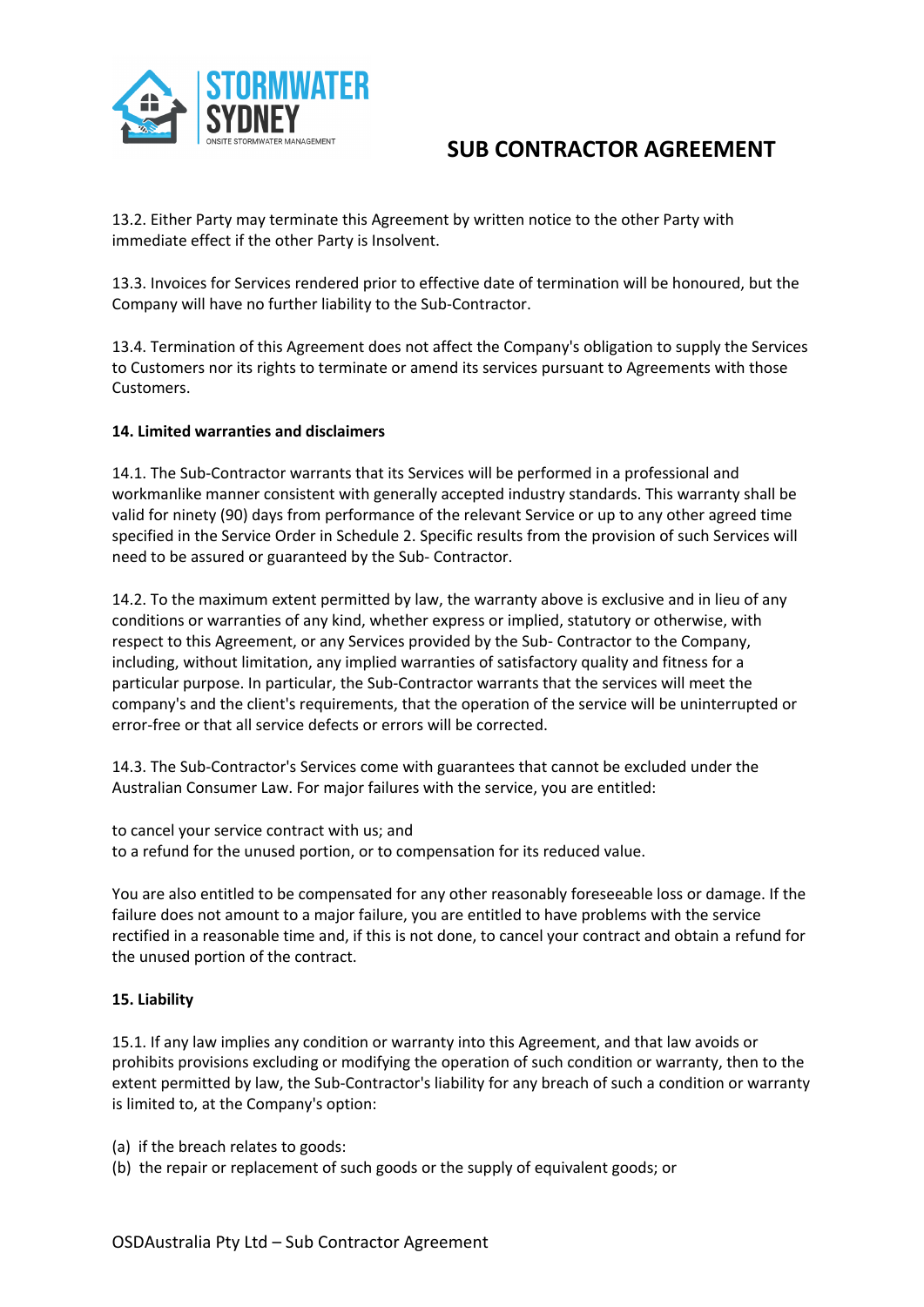

(c) the payment of the cost of repairing or replacing such goods or supplying equivalent goods; or

- (d) if the breach relates to services:
- (e) the supply of the services again; or
- (f) the payment of the cost of having the services supplied again.

15.2. Other than in respect of the payment of the Sub-Contractor's Fees properly due, the Company shall not be liable to the Sub-Contractor in respect of any losses suffered or incurred by its arising out of or in connection with the provision of the Services. If, however, for whatever reason, any liability shall be found to attach to the Company, any damages and/or other sums payable shall be limited to the amount of any Fees already paid to the Sub-Contractor by the Company as at the date such liability arises.

15.3. The Sub-Contractor shall be liable for any loss, damage or injury to any Party or Parties (including the Company, the Client, or their officers, servants or agents) resulting from its negligent acts or omissions during the provision of the Services (including negligent acts or omissions of any of the personnel and/or any substitutes) and shall indemnify and keep indemnified the Company against any claim or claims made by the Client and/or by any Party or Parties to such negligent acts or omissions.

15.4. The above clause does not apply to any indemnity given under this Agreement in respect of a breach of any applicable laws, policies, industry codes or standards.

### **16. Maintenance and support**

16.1. The Sub-Contractor will use its best endeavours to rectify any Defect that is reported to it, or of which it becomes aware during the Term and will promptly notify the Company of any such Defect.

16.2. Where the Client or the Company notifies of a defect, the Sub-Contractor, must ensure such defects are rectified promptly.

16.3. Where the Sub-Contractor provides maintenance and support services as specified in the Service Order in Schedule 2, then the Sub-Contractor must ensure that all such maintenance and support services are carried out within reasonably acceptable response or resolution times agreed with the Company.

### **17. Relationship of Parties**

17.1. Nothing in this Agreement (or any of the arrangements contemplated by it) is or may be deemed to constitute a partnership or joint venture or a relationship of employer and employee between the Parties nor, except as may be expressly set out in this Agreement, does it constitute either Party being the agent of the other for any purpose.

17.2. Unless the Parties otherwise agree in writing, neither may enter into contracts or commitments with third Parties as agent for the other Party or describe itself as such an agent or in any way hold itself out as being such an agent.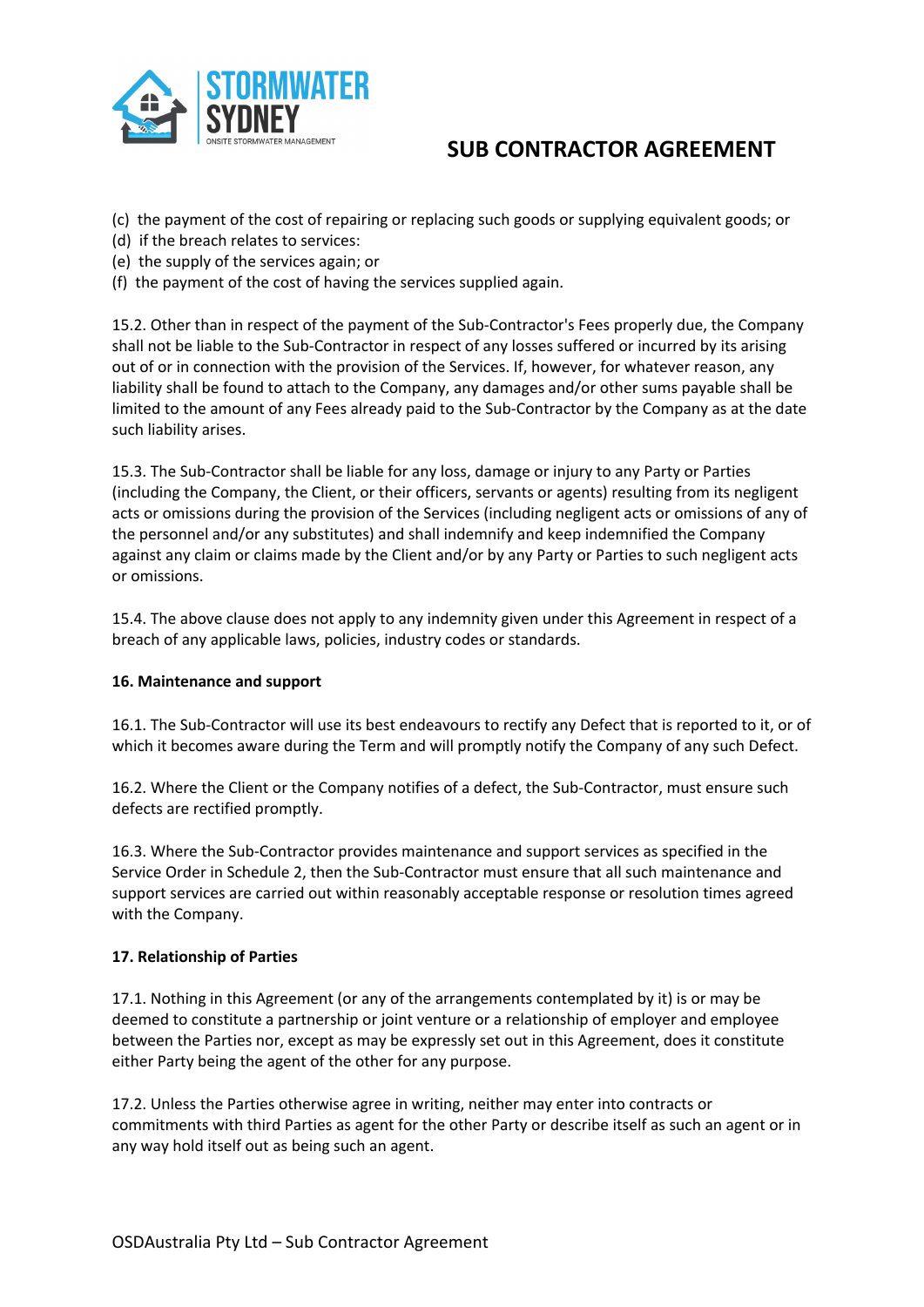

17.3. Neither Party shall incur any liability on behalf of the other or in any way represent or bind the other Party in any manner whatsoever.

### **18. Dispute Resolution**

### *Appointment of Representative*

18.1. The Parties undertake to use all reasonable efforts in good faith to attempt to resolve any Dispute which arises between them in connection with this Agreement.

### *Notice of Dispute*

18.2. Either the Company or Sub-Contractor may give the other Party a Notice of Dispute in connection with this Agreement in accordance with the clause below.

### *Limited Rights to Commence Proceedings*

18.3. A Party may not commence legal proceedings (except proceedings seeking injunctive relief or provisory/conservatory measures) in respect of any dispute, claim or controversy arising out of or relating to this Agreement (hereinafter the "Dispute") until after the completion of the initial mediation session as described below, or sixty (60) days after the date of filing the written request for mediation, whichever occurs first. Mediation may continue after the commencement of a civil action, if the Parties so desire.

### *Dispute not Resolved - Mediation*

18.4. If after a period of thirty (30) business days or such other reasonable period as is agreed to by the Parties after delivery of a Notice of Dispute under this clause, the Parties have not been able to resolve a Dispute or agree on a process to resolve a Dispute, the Parties expressly agree to try to settle the dispute by mediation administered by the Australian Commercial Disputes Centre (ACDC) before having recourse to litigation.

The mediation must be conducted in accordance with the ACDC Guidelines for Commercial Mediation which are operating at the time the matter is referred to ACDC (Guidelines). The Guidelines set out the procedures to be adopted, the process of selection of the mediator and the costs involved. The terms of the Guidelines are deemed to be incorporated into this Agreement.

18.5. Notwithstanding the foregoing, the Parties expressly agree that the mediation shall be conducted in accordance with the following principles which shall prevail over the Guidelines in the event of a contradiction between such principles and the Guidelines:

(a) The Parties will cooperate with ACDC and with one another in selecting a mediator from ACDC panel of neutrals, and in scheduling the mediation proceedings.

(b) The Parties covenant that they will participate in the mediation in good faith, and that they will share equally in its costs.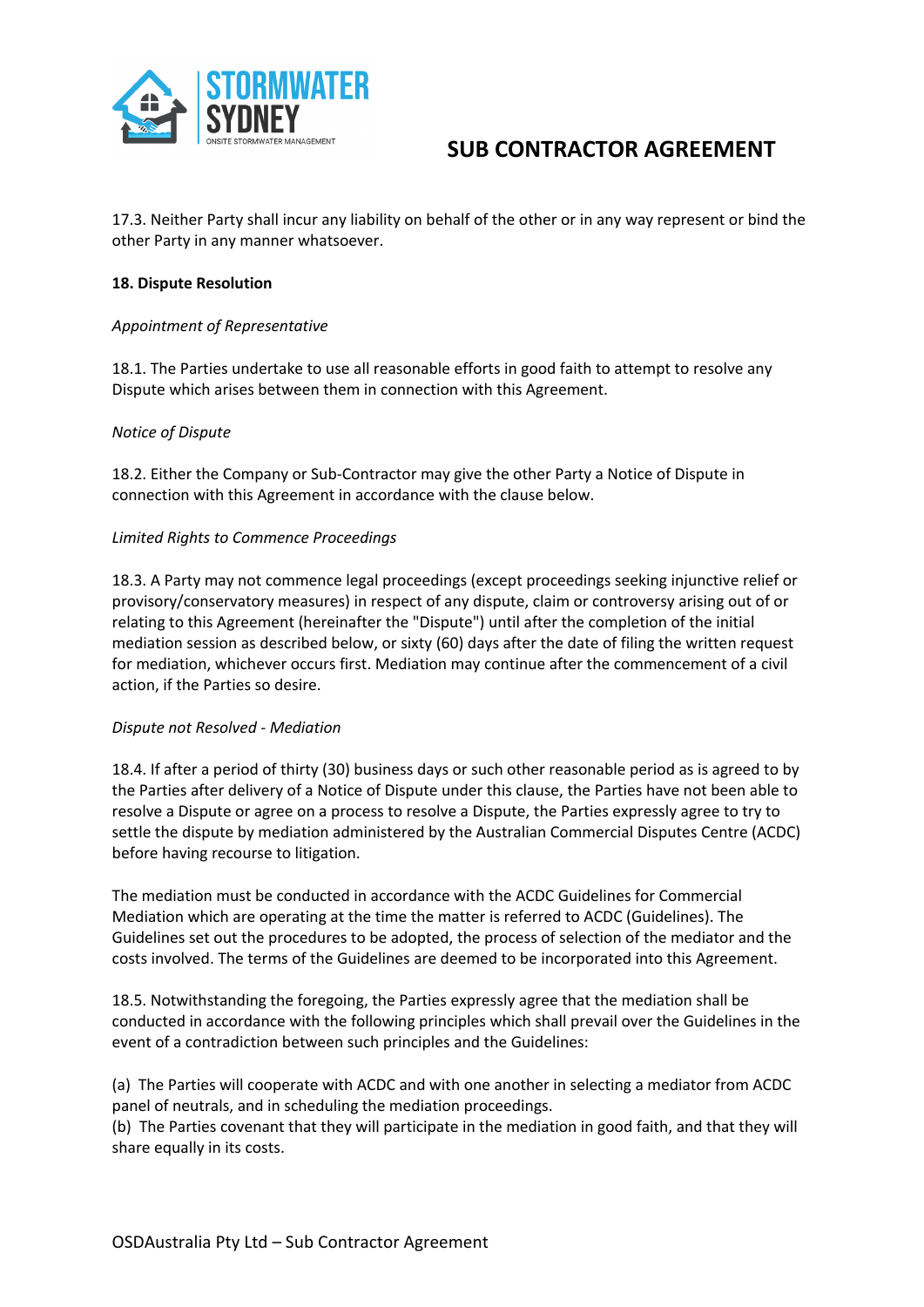

(c) All offers, promises, conduct and statements, whether oral or written, made in the course of the mediation by any of the Parties, their agents, employees, experts and attorneys, and by the mediator and any ACDC employees, are confidential.

18.6. This clause survives termination of this Agreement.

### **19. General**

### *Acknowledgements / Entire Agreement*

19.1. This Agreement, together with any Schedules issued hereunder, constitutes the entire understanding between the Parties and supersedes any and all prior and contemporaneous Agreements, understandings or representations, written or oral, with respect to the subject matter hereof. In case of inconsistency between the terms of this Agreement and any of the Schedules, the latter shall prevail unless otherwise expressly provided.

19.2. Each Party acknowledges that it has read this Agreement, understands it and agrees to be bound by its terms and conditions, and that it has not entered into this Agreement in reliance upon any representation made by the other Party but not embodied herein.

### *Mutual Warranties*

19.3. Each of the Parties represents and warrants to the other that:

(a) it has full power and authority and the legal right to sign and deliver this Agreement, and to perform its obligations;

(b) this Agreement and the transactions contemplated by it do not contravene its constituent documents or any law, regulation or official directive or any of its obligations or undertakings;

(c) this Agreement has been duly signed and delivered on its behalf;

(d) the obligations undertaken by it in this Agreement are enforceable against it in accordance with the terms; and

(e) its officers and representatives described in this Agreement or nominated under this Agreement have the authority to act for and on behalf of it in relation to the matters within their authority under this Agreement, unless the Party notifies the other Party to the contrary.

### *Privacy*

19.4. Each Party must comply with all Privacy Laws in relation to the Personal Information, whether or not the Party is an organisation bound by the Privacy Act.

## *Confidentiality*

19.5. Each Party to this Agreement must keep all Confidential Information it obtains concerning each other's affairs and must not use such information for any purpose other than as provided for under the terms and conditions of this Agreement unless otherwise agreed in writing. Information regards as confidential includes but is not limited to: the terms of this Agreement, information relating to the other Party's business plans, finances, mode of operation, technology, know-how, customers, business partners, products and services.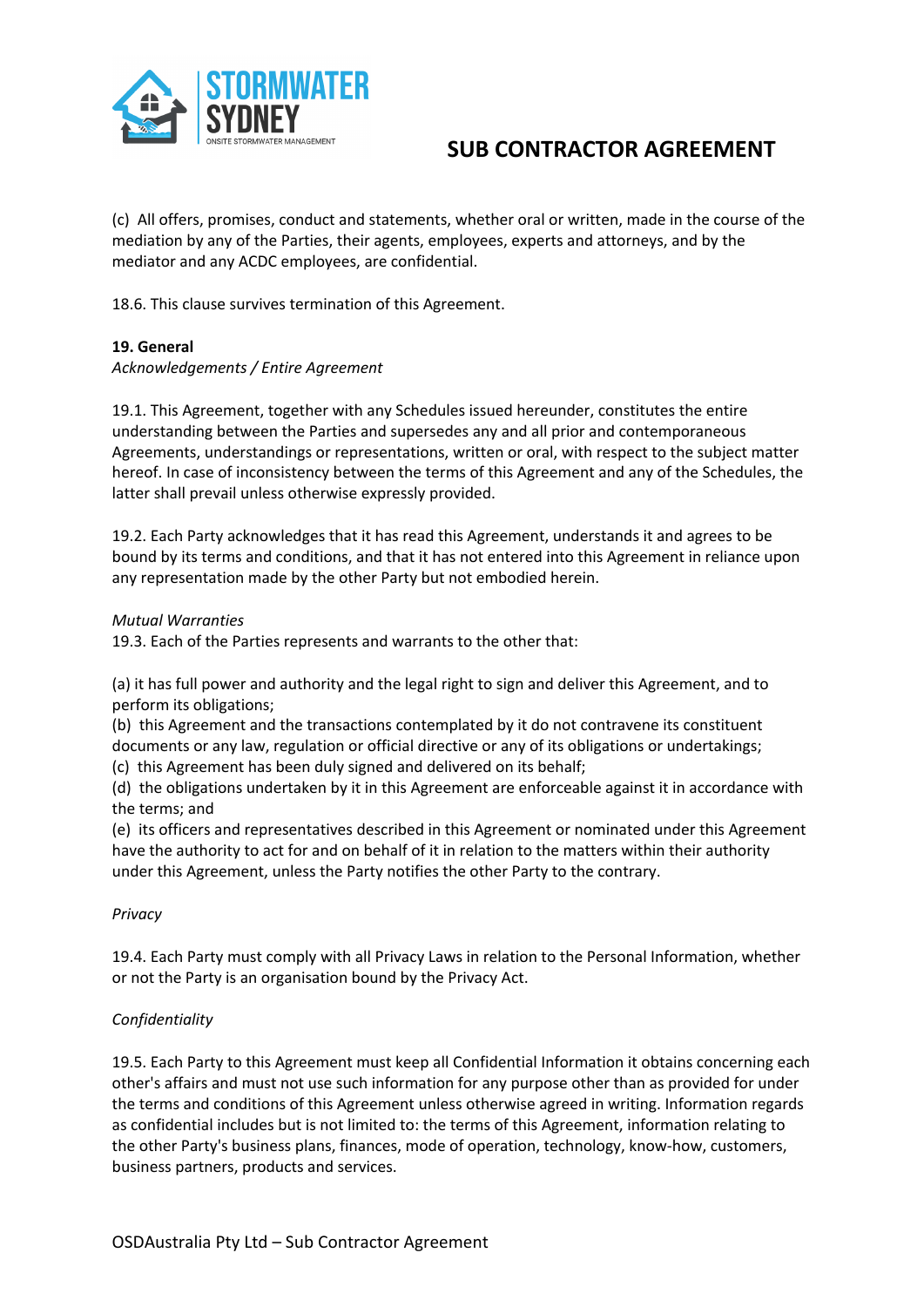

## *Set-off*

19.6. The Company may set off any amounts it owes to the Sub-Contractor against any amounts payable by the Sub-Contractor to the Company.

### *Goods and Services Tax*

19.7. All amounts referred to in this Agreement are exclusive of GST. If any supply under this Agreement is a taxable supply, the Party making the supply:

(a) may, in addition to any payment for the supply, recover the amount of the GST applicable to the supply; and

(b) will issue a tax invoice to the recipient within 15 days of making the taxable supply.

19.8. The Sub-Contractor remains fully responsible for the performance of the Services in accordance with this Agreement notwithstanding the engagement of a Sub-Contractor in accordance with clause 18.8.

### *Notices*

19.9. A notice or other communication required or permitted to be given by a Party to another must be in writing, and

- (a) delivered personally; or
- (b) sent by prepaid post; or
- (c) sent by facsimile transmission;
- (d) to that Party's address for service that is set out in the Schedule.

19.10. A notice or other communication will be taken, for the purposes of this Agreement, to have been given:

(a) if personally delivered, upon delivery;

(b) if mailed, on the expiration of 2 business days after the day of posting; or

(c) if sent by email transmission before 5:00 pm, on the day it is sent (or, if not sent before 5:00 pm or that is not a business day, on the next business day).

### *No Waiver*

19.11. No failure, delay, relaxation or indulgence by a Party in exercising any power or right conferred upon it under this Agreement will operate as a waiver of that power or right. No single or partial exercise of any power or right precludes any other or future exercise of it, or the exercise of any other power or right under this Agreement.

*No Variation*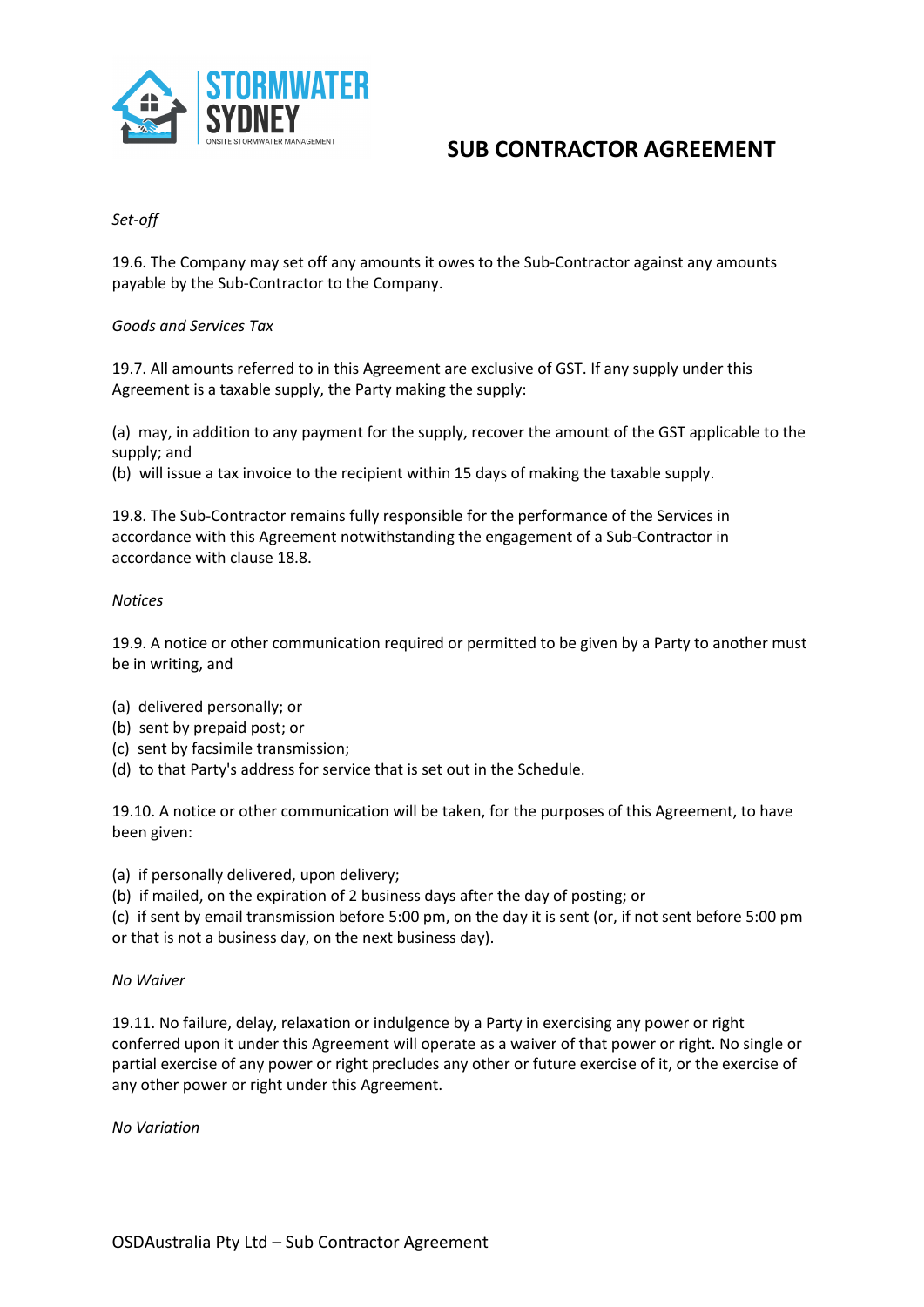

19.12. This Agreement may not be varied, modified or amended except in a written document signed by a duly authorised representative of each Party and no other act, document, usage or custom shall be deemed to vary, modify or amend this Agreement.

### *Assignment*

19.13. The rights granted herein are restricted for use solely by Sub-Contractor, subject to the limitations set forth herein. Sub-Contractor may not assign this Agreement to a third Party (i.e. a legal entity separate from Sub-Contractor including, for the avoidance of doubt, any of the Affiliated Entities) without the Company's prior written consent and any such attempt shall be void.

19.14. The Sub-Contractor acknowledges and agrees that the Company may transfer all of its rights and obligations to any one of its Affiliated Entities, which shall be bound, mutatis mutandis, by the terms of this Agreement.

### *Severability*

19.15. If any provision of this Agreement is invalid, void or unenforceable, all other provisions which are capable of separate enforcement without regard to an invalid, void or unenforceable provision are and will continue to be of full force and effect in accordance with their terms.

### *Further Assurances*

19.16. Without limiting the obligations imposed on a Party under this Agreement, each

Party agrees to execute all instruments and do all other acts and deliver such further instruments and do any other acts or things necessary or desirable to give effect to the provisions of this Agreement.

### *Survival of clauses*

19.17. The rights and obligations under clauses (Intellectual Property), (Warranties), (Indemnities), (Confidentiality), (Privacy), (Notices), (Dispute Resolution) and this clause and any other clause which by its nature is intended to survive, continues in full force and effect after the Agreement ends.

### *Governing Law*

19.18. The validity, interpretation and performance of this Agreement will be governed by and construed in accordance with the law of New South Wales and of the Commonwealth of Australia which the Parties acknowledge is the proper law of this Agreement.

### **SCHEDULE 1 - Service Agreement details**

| Item No | Item                   | <b>Description</b>                       |
|---------|------------------------|------------------------------------------|
|         | Date of this Agreement | The date that the last Party signed this |
|         |                        | Agreement (see Execution page)           |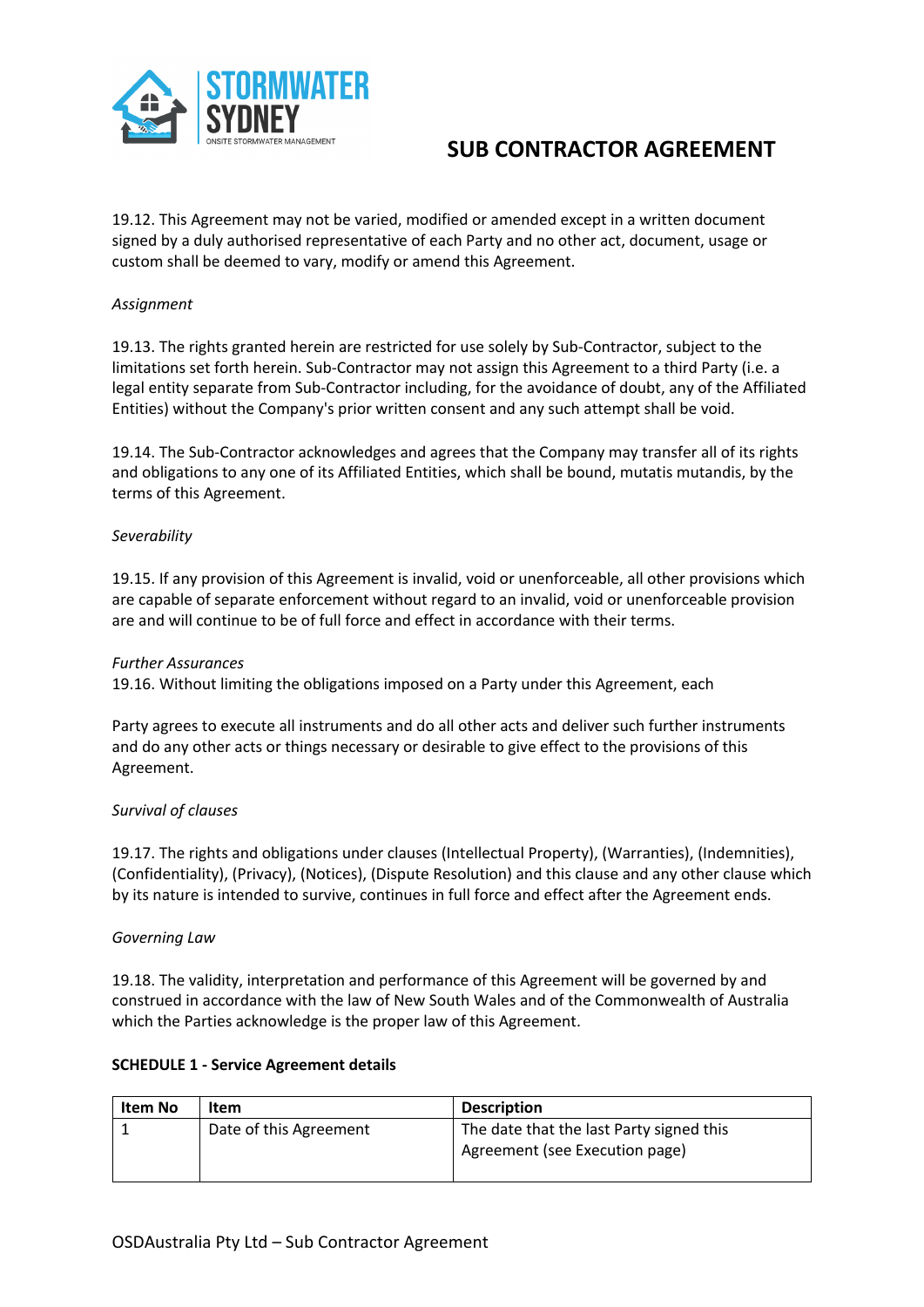

| 2              | The Company Details           | OSDAustralia Pty Ltd trading as Stormwater<br>Sydney and West Sydney Plumbers<br>1/105 Crown Street Darlinghurst NSW 2010    |
|----------------|-------------------------------|------------------------------------------------------------------------------------------------------------------------------|
| 3              | <b>Sub-Contractor Details</b> | As defined in Schedule 2 – Service Order                                                                                     |
| 4              | Term                          | Commencement Date: Date of this Agreement as<br>stated in Item 1.<br>Expiry Date: Length of further terms (if<br>applicable) |
| 5              | <b>Services</b>               | As per the Service Order                                                                                                     |
| 6              | Fees                          | Total cost not to exceed the final quote of \$XX<br>and payable as per the Service Order in Schedule<br>2.                   |
| $\overline{7}$ | <b>Nominated Bank Account</b> | As advised by the Sub-Contractor.                                                                                            |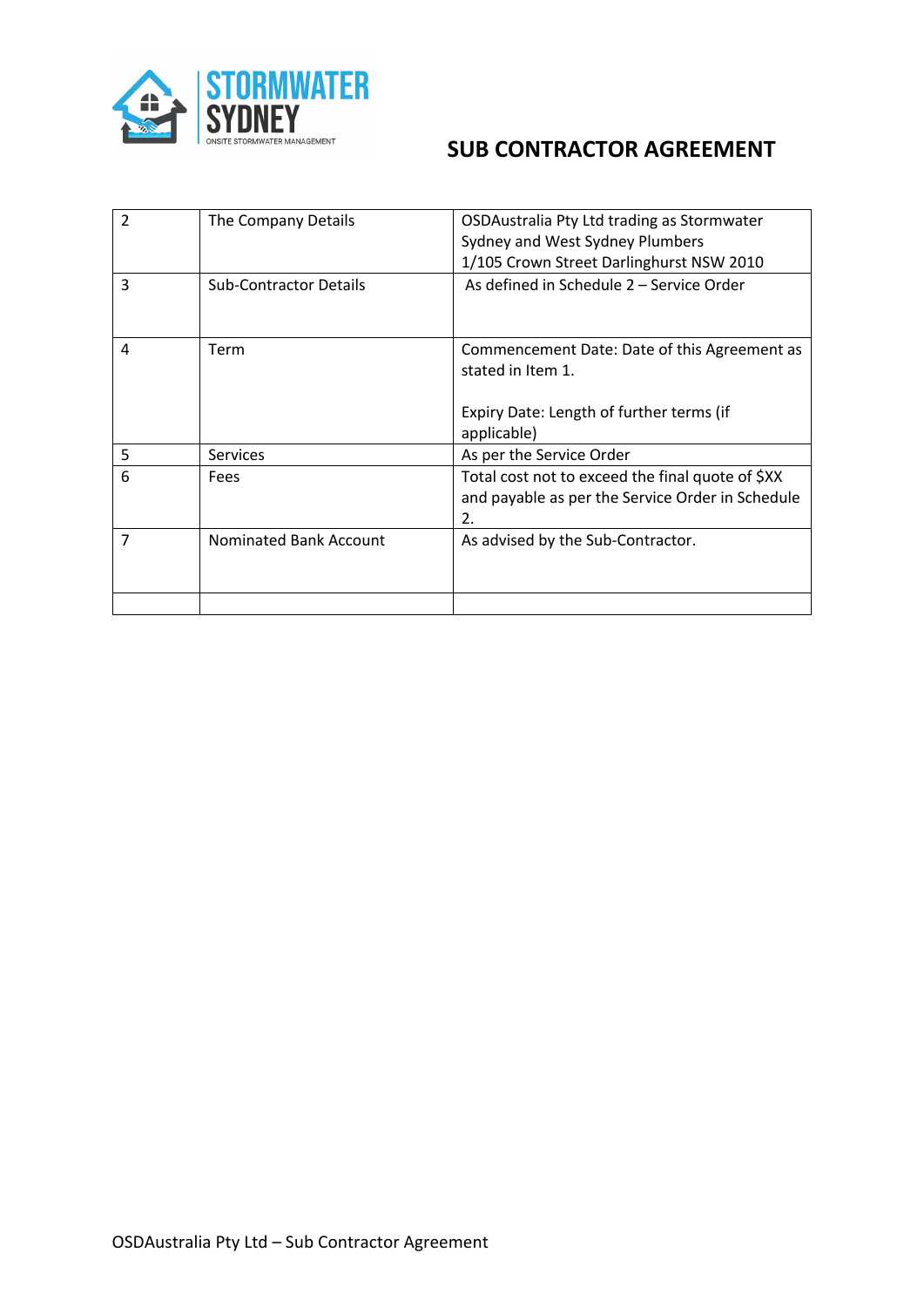

### **SCHEDULE 2 – Service Order**

### **Agreement For Sub-Contractor Services - Service Order Schedule - XXXXXX**

The acceptance of a Service Order shall represent an execution of the hardcopy of this Agreement. The Company may submit this Schedule to the Sub-Contractor by email and the Sub-Contractor, may accept this Schedule by return email to the Company.

In this event, each Party shall be entitled to rely on an email sent to it by the other Party as being duly authorised by the other Party and this Schedule, once the Company has emailed its acceptance of it to the Sub-Contractor, shall be deemed to have executed by the Company and the Sub-Contractor.

| Item                         |                                                                     |  |
|------------------------------|---------------------------------------------------------------------|--|
| <b>Sub-Contractor</b>        | <b>XXX</b>                                                          |  |
|                              |                                                                     |  |
|                              | <b>XXX</b>                                                          |  |
| <b>ABN/ACN:</b>              | <b>XXX</b>                                                          |  |
| <b>Licence No:</b>           | <b>XXX</b>                                                          |  |
| Client:                      | <b>Rob Mustow</b>                                                   |  |
|                              | 20 Toelle Street                                                    |  |
|                              | Rozelle NSW 2039                                                    |  |
| <b>Service Period:</b>       | The Client is after the works to be completed by the 23 March (Next |  |
|                              | Week)                                                               |  |
| Fees/Price:                  | <b>XXXX</b>                                                         |  |
| <b>Reporting:</b>            | Daily Site Report                                                   |  |
|                              | <b>Works Report at Completion</b>                                   |  |
|                              | <b>XXXX</b>                                                         |  |
| Background /                 | 1. XXXXX                                                            |  |
| <b>Description of</b>        |                                                                     |  |
| <b>Services:</b>             |                                                                     |  |
|                              |                                                                     |  |
|                              |                                                                     |  |
| <b>Quality/Deliverables:</b> | 1. XXXX                                                             |  |
|                              |                                                                     |  |
|                              |                                                                     |  |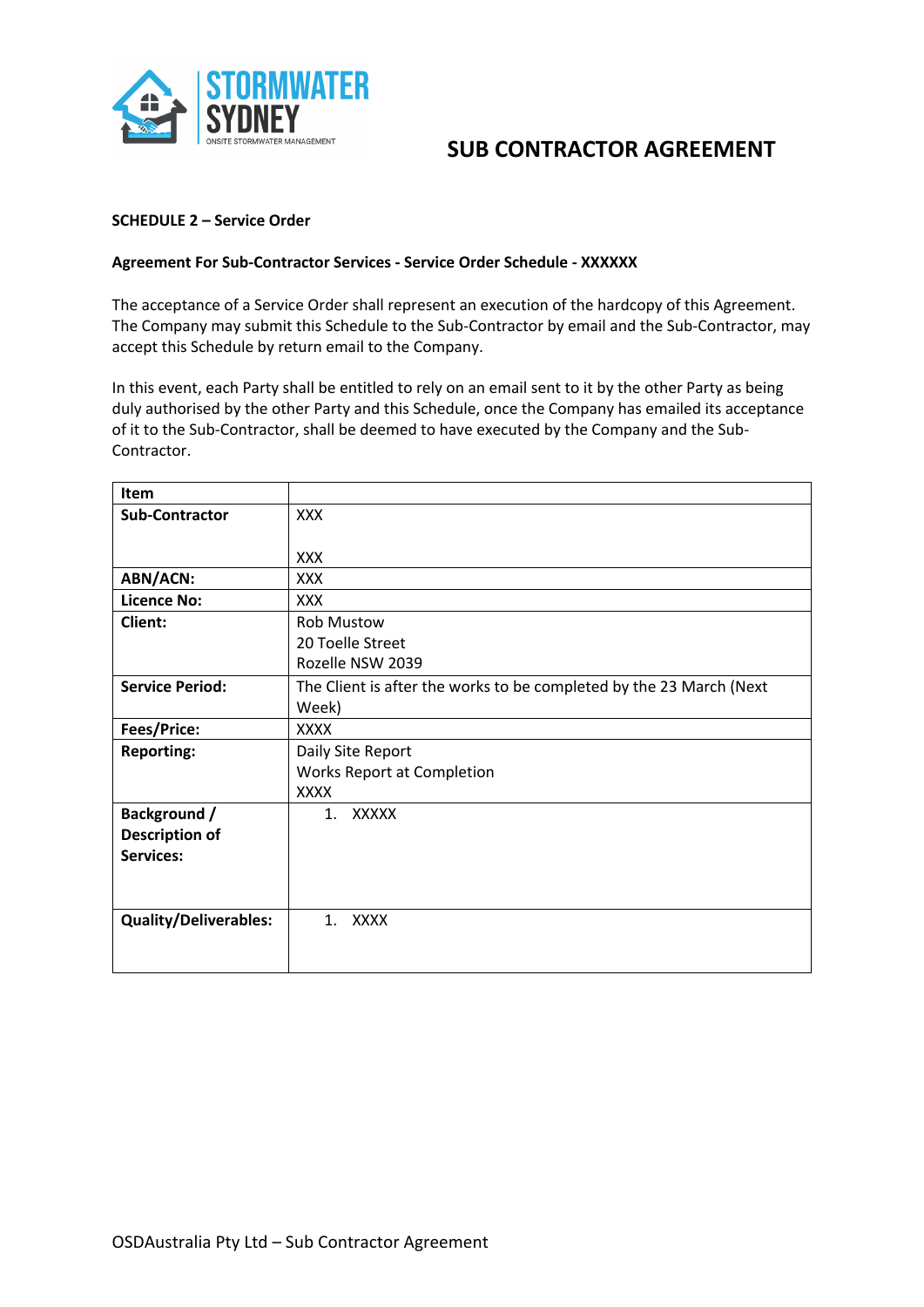

| Item                                |                                                                                                                                                                                                              |  |
|-------------------------------------|--------------------------------------------------------------------------------------------------------------------------------------------------------------------------------------------------------------|--|
| Warranty                            | Warranty                                                                                                                                                                                                     |  |
| <b>Maintenance &amp;</b>            |                                                                                                                                                                                                              |  |
| <b>Support</b>                      | The Sub-Contractor warrants each of the following on the date of this<br>Services Order is executed:                                                                                                         |  |
|                                     | (a) That the Sub-Contractor is able to perform its obligations under this<br>Services Order.                                                                                                                 |  |
|                                     | (b) That the Services required to be performed by the Sub-Contractor<br>under this Service Order will be carried out in a proper, competent and<br>professional manner by appropriately qualified personnel. |  |
|                                     | (c) The Service will not infringe the Intellectual Property Rights of any<br>third Party and are free of any lien, encumbrance or security interest of<br>any third Party.                                   |  |
|                                     | Maintenance & Support XXX                                                                                                                                                                                    |  |
| <b>Other notes:</b>                 | <b>XXXX</b>                                                                                                                                                                                                  |  |
| <b>The Company Internal</b><br>Use: | The Inspection Report is attached for information<br><b>XXX</b>                                                                                                                                              |  |

XXXX represents service specific information to be exchanged.